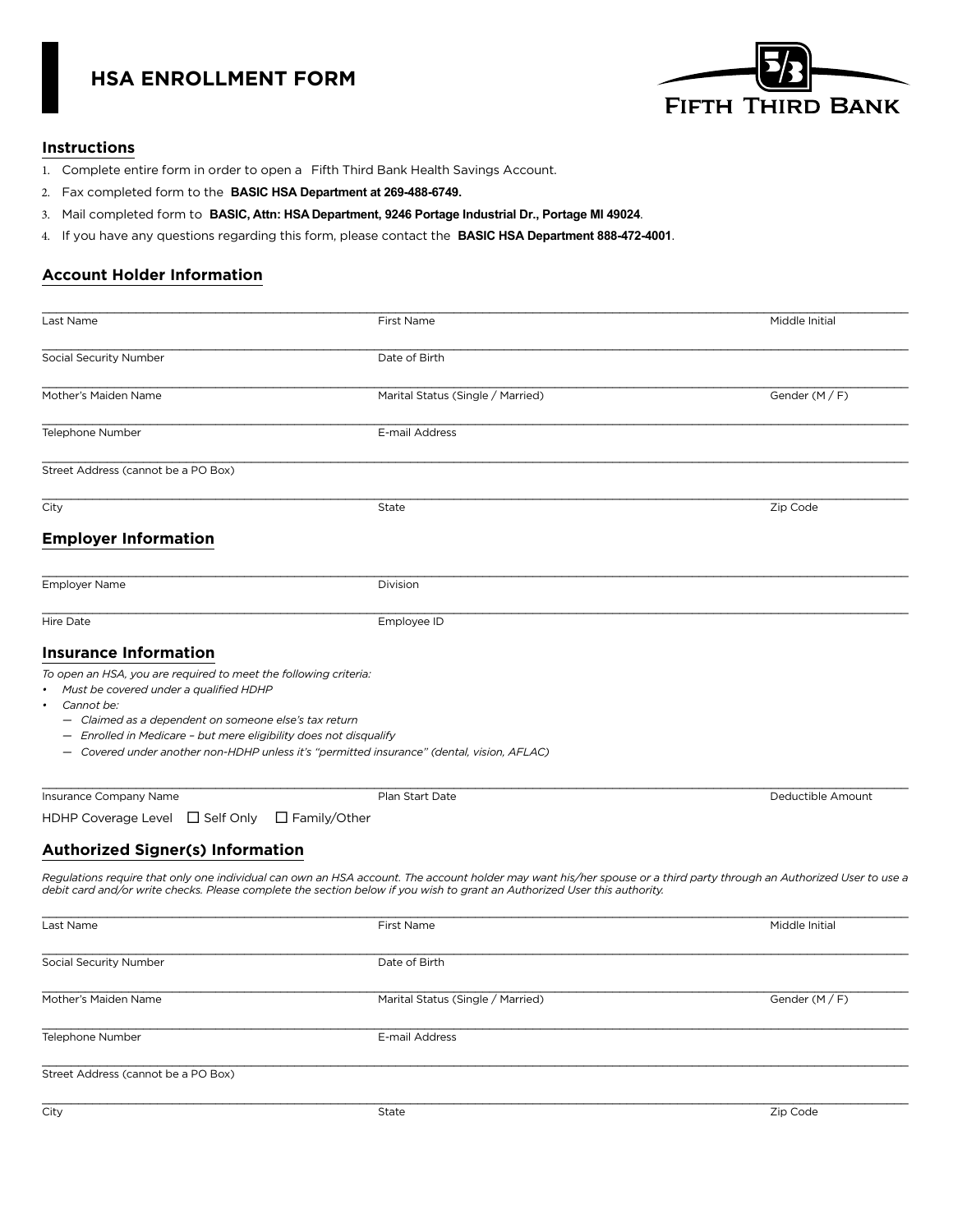# **Debit Card Information**

Note: You may request a debit card for yourself, for an authorized signer, and/or for Dependent(s). A total of two (2) debit cards are available at no charge for each<br>HSA. There is a charge of \$10.00 for each additional ca

Would you like to receive a free HSA Debit MasterCard® for your account?  $\Box$  Yes  $\Box$  No

Would you like a free Debit MasterCard® issued to your Authorized Signer listed above (if applicable)?  $\Box$  Yes  $\Box$  No

### **Direct Deposit Setup Information —** *optional*

*Complete the information below to link a bank account to your HSA. The account can be used to make electronic contributions to your HSA or to receive electronic*  withdrawals from your HSA. After linking a bank account, you will be required to verify a deposit to the linked account in the amount of \$0.01 - 0.99, and enter the *deposit amount upon login to your HSA.* 

| <b>Financial Institution Name</b>           |                 |                |       |                                                       |      |          |
|---------------------------------------------|-----------------|----------------|-------|-------------------------------------------------------|------|----------|
| <b>Financial Institution Street Address</b> |                 |                |       |                                                       |      |          |
| City                                        |                 |                | State |                                                       |      | Zip Code |
| Account Type:                               | $\Box$ Checking | $\Box$ Savings |       | <b>JON SMITH</b><br>1234 8th ST. S<br>FARGO, ND 58102 | DATE | 1200     |
| Routing Number                              |                 |                |       | <b>PAY TO THE</b><br><b>ORDER OF</b>                  |      |          |
| <b>Account Number</b>                       |                 |                |       | <b>MEMO</b><br># 0123456789# 68590134# 1200<br>سب سب  |      |          |

# **Beneficiary Designation Information**

*The following individual(s) or entity shall be my primary and/or contingent death beneficiary(ies). If neither primary nor contingent is indicated, the individual or entity*  will be deemed to be a primary death beneficiary. If more than one primary death beneficiary is designated, the death beneficiaries will be deemed to own equal share *percentages in the HSA. Multiple contingent death beneficiaries will also be deemed to share equally.* 

**Routing # Account #**

*If any primary or contingent death beneficiary dies before I do, his or her interest and the interest of his or her heirs shall terminate completely, and the percentage share of any remaining death beneficiary(ies) shall be increased on a pro rata basis. If no primary death beneficiary(ies) survives me, the contingent death beneficiary(ies) shall acquire the designated share of my HSA.*

*If no Beneficiary is named, or if all Beneficiaries pre-decease the owner, the HSA funds will be paid to the estate.*

| No.              | <b>Name and Address</b> | Date of Birth | <b>Social Security</b><br><b>Number</b> | <b>Primary or</b><br>Contingent | Relationship     | Share % |
|------------------|-------------------------|---------------|-----------------------------------------|---------------------------------|------------------|---------|
| 1.               |                         |               |                                         | $\Box$ Primary                  | $\square$ Spouse |         |
|                  |                         |               |                                         | $\Box$ Contingent               | $\Box$ Dependent |         |
|                  |                         |               |                                         |                                 | $\Box$ Other     |         |
| 2.               |                         |               |                                         | $\Box$ Primary                  | $\Box$ Spouse    |         |
|                  |                         |               |                                         | $\Box$ Contingent               | $\Box$ Dependent |         |
|                  |                         |               |                                         |                                 | $\Box$ Other     |         |
| $\overline{3}$ . |                         |               |                                         | $\Box$ Primary                  | $\Box$ Spouse    |         |
|                  |                         |               |                                         | $\Box$ Contingent               | $\Box$ Dependent |         |
|                  |                         |               |                                         |                                 | $\Box$ Other     |         |

### **Spousal Consent**

*This section should be reviewed if either the trust or the residence of the HSA Account Beneficiary is located in a community or marital property state (Arizona, California, Idaho, Louisiana, Nevada, New Mexico, Texas, Washington and Wisconsin) and the HSA Account Beneficiary is married. Due to the important tax consequences of giving up one's community property interest, individuals signing this section should consult with a competent tax or legal advisor.*

I am not married and I understand that if I become married in the future, I must complete a new HSA Designation of Death Beneficiary form.

 $\Box$  I am married and I understand that if I choose to designate a primary death beneficiary other than my spouse, my spouse must sign below

I am the spouse of the above-named HSA Account Beneficiary. I acknowledge that I have received a fair and reasonable disclosure of my spouse's property and financial obligations. Due to the important tax consequences of giving up my interest in this HSA, I have been advised to see a tax professional.

I hereby give the HSA Account Beneficiary any interest I have in the funds or property deposited in this HSA and consent to the death beneficiary designation(s) indicated above. I assume full responsibility for any adverse consequences that may result. No tax or legal advice was given to me by the Custodian.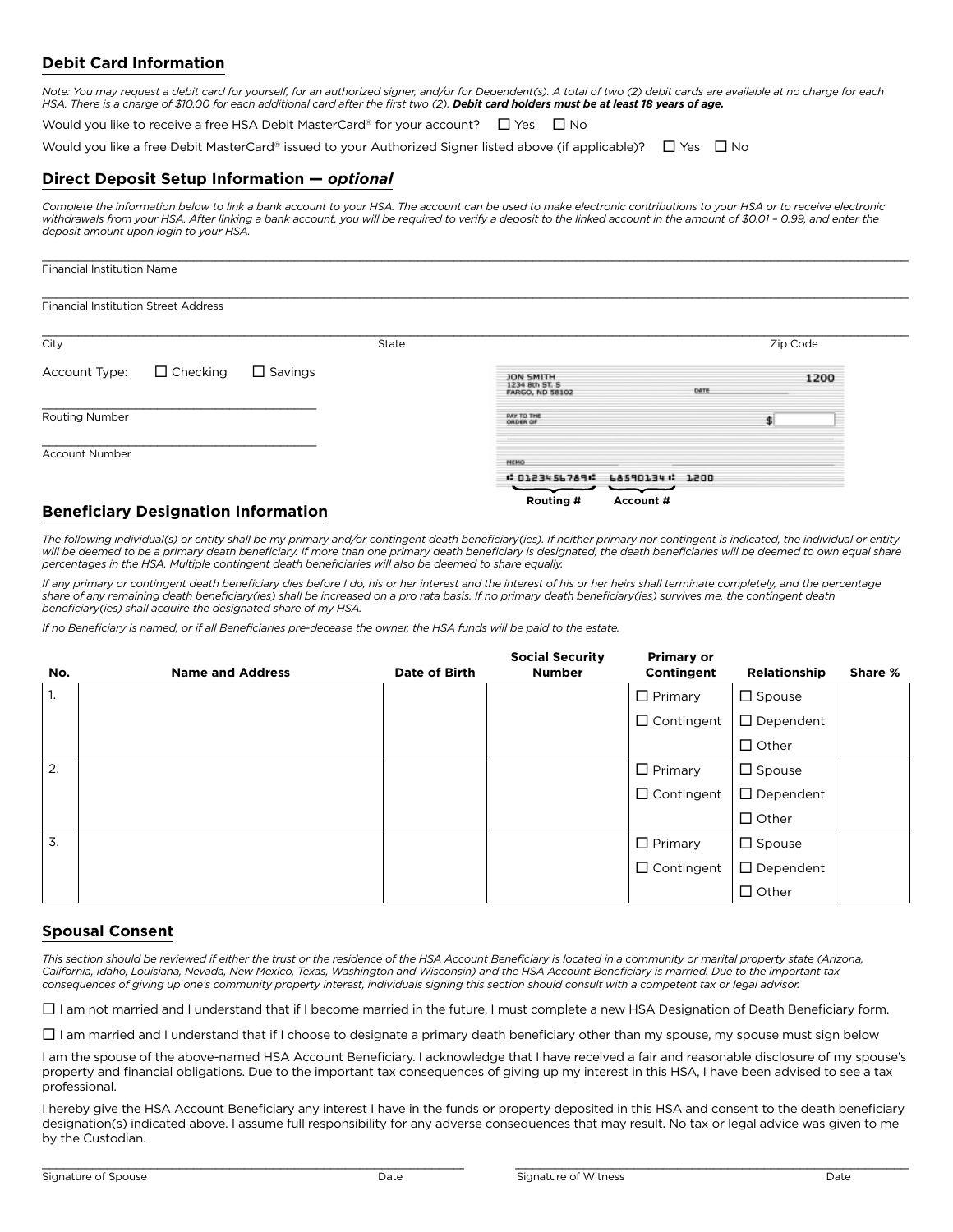### **Dependent Information**

*If you have family coverage, please complete the following information regarding dependents that are covered by your health plan.* 

| Last Name                                      | First Name                   | Middle Initial |  |
|------------------------------------------------|------------------------------|----------------|--|
| Social Security Number                         | Date of Birth                |                |  |
| <b>Street Address</b>                          |                              |                |  |
| City                                           | State                        | Zip Code       |  |
| Dependent's Relationship to HSA Account Holder | Order Debit Card: □ Yes □ No |                |  |
| Last Name                                      | First Name                   | Middle Initial |  |
| <b>Social Security Number</b>                  | Date of Birth                |                |  |
| <b>Street Address</b>                          |                              |                |  |
| City                                           | State                        | Zip Code       |  |
| Dependent's Relationship to HSA Account Holder | Order Debit Card: □ Yes □ No |                |  |
| Last Name                                      | First Name                   | Middle Initial |  |
| Social Security Number                         | Date of Birth                |                |  |
| <b>Street Address</b>                          |                              |                |  |
| City                                           | State                        | Zip Code       |  |
| Dependent's Relationship to HSA Account Holder | Order Debit Card: □ Yes □ No |                |  |

#### **IMPORTANT: Please Read Before Signing**

I understand the eligibility requirements for the type of HSA deposits that I will be making and I state that I qualify to make deposits in my Fifth Third HSA Checking Account. I understand that the terms and conditions, which apply to the Fifth Third HSA Checking Account, are contained in the Disclosure Statement, Fifth Third Bank Rules and Regulations, and HSA Custodial Agreement. I understand electronic copies of these documents can be located online within my HSA.

I understand that I assume sole responsibility for how this individual ("Authorized User") utilizes my HSA Account. By signing below, the Authorized User acknowledges and agrees that they are able to act on behalf of the HSA account holder only. Access to other accounts of the HSA account holder will not be granted. Signature of Authorized User is required on the last page of this application.

I have read, understand, and agree with the terms and conditions of the Health Saving Custodial Agreement. I acknowledge that I received a copy of the Health Saving Custodial Agreement with my enrollment materials. I may obtain an additional copy of my Health Saving Custodial Agreement by calling 888-350-5353 or visiting www.53hsa.com. I understand and agree by using my health care saving account, I agree to be bound by the terms and conditions of the Health Saving Custodial Agreement.

#### I ASSUME COMPLETE RESPONSIBILITY FOR:

- 1. Determining that I am eligible for an HSA each year I make any contributions to my HSA.
- 2. Ensuring that all contributions that I make are within the limits set forth by the tax laws.
- 3. The tax consequences of any contributions (including rollover contributions) and distributions.

Signature of HSA Account Holder **Date** Date of HSA Account Holder

Signature of Authorized User (if entered on first page) Date